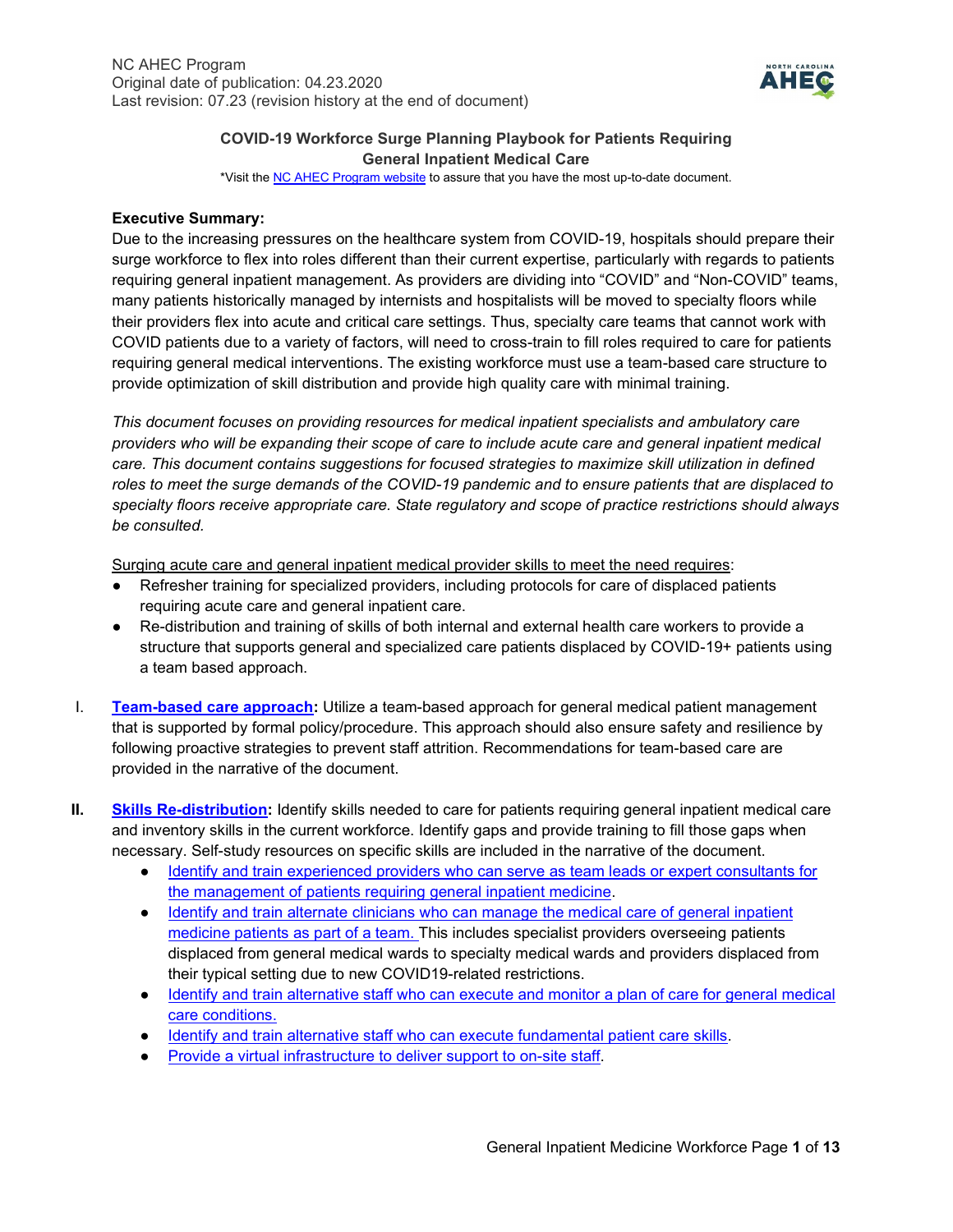

## <span id="page-1-0"></span>**I. Team-based care**

Utilize a team-based approach for general medical patient management that is supported by a formal policy/procedure. Deploying each team member to execute their unique skill sets in a collaborative approach will provide force multiplication and allow for efficient care management teams.

*A team-based approach does not require staff without general inpatient experience to independently manage a full patient load. The team-based approach allows staff to distribute their skills across the team and provide high levels of care with sub-optimal training.* 

## **A team-based general medical patient care approach during the COVID-19 pandemic should include/address the following:**

- 1. **Team huddles or briefings at the start of each shift** to enhance communication, optimize patient care activities, and allow each team member to discuss their clinical strengths and address any concerns.
	- a. Resources:
		- i. AHRQ Pocket Guide: TeamSTEPPS: Strategies & Tools to Enhance Performance and [Patient Safety](https://www.ahrq.gov/sites/default/files/wysiwyg/professionals/education/curriculum-tools/teamstepps/instructor/essentials/pocketguide.pdf)
		- ii. [TeamSTEPPS 2.0 Video Training Tools | Agency for Health Research and Quality](https://www.ahrq.gov/teamstepps/instructor/videos/index.html) Videos for Inpatient Medicine. 10 Minutes to Complete.
		- iii. [Two Principles for Leading Your Organization Through the COVID-19 Crisis](https://insight.kellogg.northwestern.edu/article/two-principles-leading-organization-covid-19-crisis)
		- iv. Ted Talk: [How to Turn a Group of Strangers into a Team](https://www.ted.com/talks/amy_edmondson_how_to_turn_a_group_of_strangers_into_a_team) 13 minutes to complete.
		- v. AHRQ [teamwork and communication presentation.](https://www.ahrq.gov/hai/quality/tools/cauti-ltc/modules/implementation/long-term-modules/module4/mod4-facguide.html) Transcribed presentation. 30 minutes reading time to complete.
	- b. Goals:
		- i. Orient new team members to plans of care
		- ii. Synchronize team goals and accomplishments
		- iii. Discuss assignments
		- iv. Discuss patient care goals
		- v. Provide the opportunity to answer questions or concerns
		- vi. Address accountability and responsibility
		- vii. Address red flags these should be reported immediately as they arise to the team leads
	- c. A structured, cascading plan for huddles should be implemented. Examples of huddle architecture:
		- i. Base huddle:
			- a. Team members responsible for "placing orders" can pre-round followed by consultation with the physician team lead. Interprofessional rounding should include each team members' patient assessment and possible changes for plan-of-care.
			- b. Team members who are responsible for executing the physician/APP orders should pre-round, followed by consultation with the nurse lead.
		- ii. Interprofessional Rounding: Include members of the medical team, the nursing/allied health teams, and pharmacy team if available. Rounds should include discussion of each members' patient assessment, summary of the recommendations from the team leads, and expected changes in plan-of-care.
			- Follow-up consultation with the team leads may be needed as interpretation of patient needs changes after interprofessional rounding.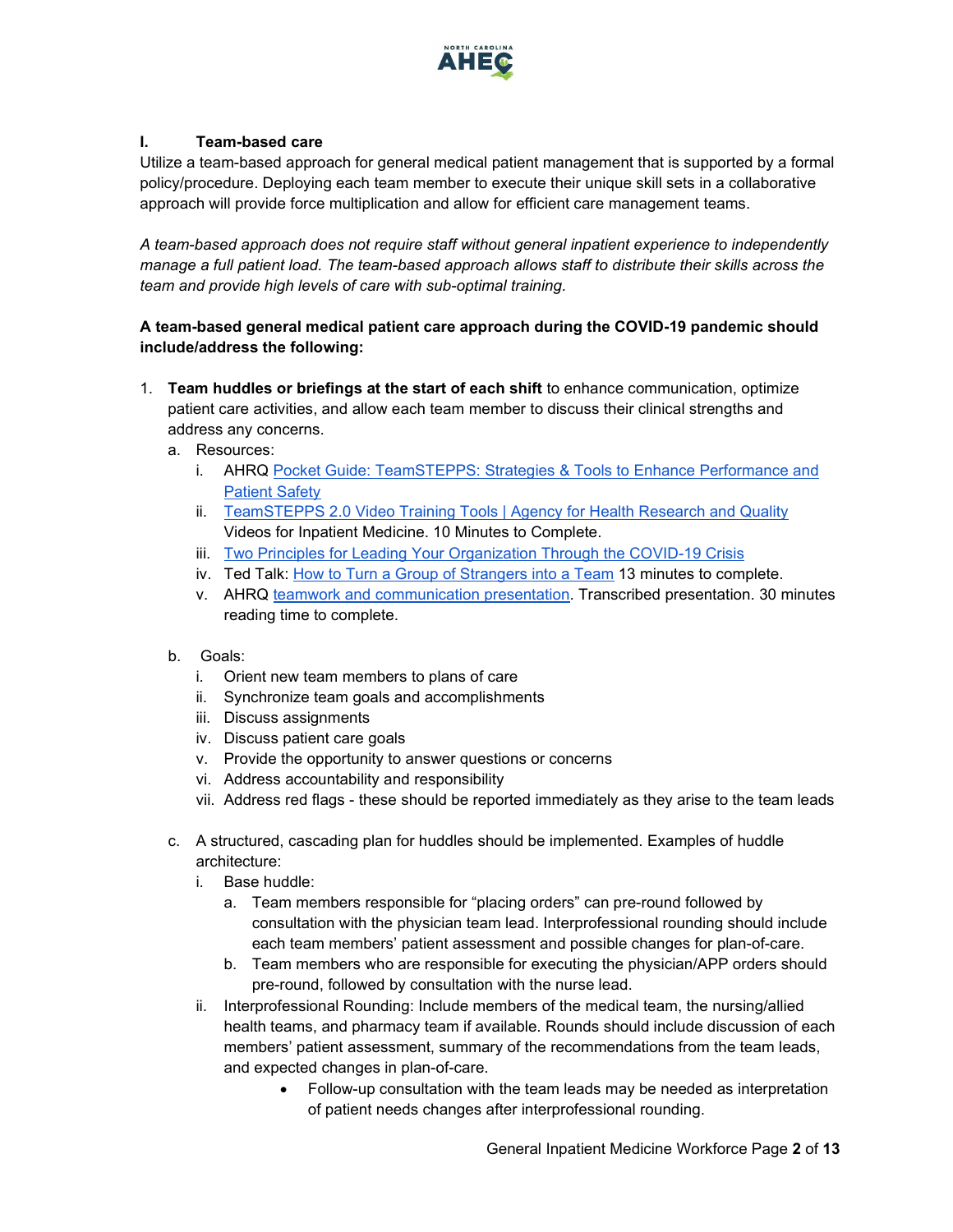

- iii. Lead huddles: leads of each team should huddle together at least twice daily to share the status of their team and to assess the need for additional resources, including skill gaps.
- 2. **Team architectures** should be tailored to each unique setting and available skill sets. Each larger team should **consist of smaller medicine, nursing, pharmacy, and other allied health teams that collaborate to manage holistic care of the patient.** General Inpatient Team architecture examples include:
	- a. Medicine Care Team:
		- i. The physician team lead consists of one experienced Hospitalist, Family Medicine, or General Medicine trained physician who supervises those with less experience or have been out of general medicine care settings for many years.
		- ii. The physician team lead can supervise multiple smaller physician and advanced practice provider (advance practice registered nurses and physician assistants) teams covering general medicine patients and coordinate with providers who usually do not provide general medical care.
			- Other senior physician team members are specialists serving patients on a specialty floor that is now accepting general inpatient cases, providers who have displaced from their specialty following COVID19 system level changes (i.e. surgeons), or family medicine providers flexing into the inpatient setting.
			- Residents, fellows, and interns will provide significant support to the workforce at hospitals with these physicians available. If present, they should be pre-rounding with patients and nurses, and actively following patients throughout each shift and reporting to their direct leaders.
				- o Residents from general inpatient services can serve as "guides" for other residents farther out from general practice.
				- $\circ$  Residents serve as vital coordinators between nursing and medicine teams. They should update patients' nurses with changes of plan in care.

*Example:* Physician team members less experienced in general patient care can do the initial patient rounding and then consult the general medicine physician team lead regarding changes in patient status, advanced plan of care management, and seek further advice.

- iii. Nursing Care Team:
	- a. The nursing team lead is an experienced acute care nurse, preferably certified in medical-surgical nursing, who coordinates execution of patient care skills among nurses and other flexing healthcare providers.
		- Other nurses are those who are less experienced in or are removed from providing general medical care in their typical practice make up the rest of the team.
		- These nurses will likely have to take on nearly full patient loads, depending on their overall experience. Consider implementing a "buddy-system" of nurses to adequately cover the total patient load and divide the physical space of the general medical hospital floors across broad skill sets.

*Example:* Lead RNs serve as a resource for nursing teams throughout their shift and act as a liaison with the medical team. Leads can delegate specific tasks of patient care,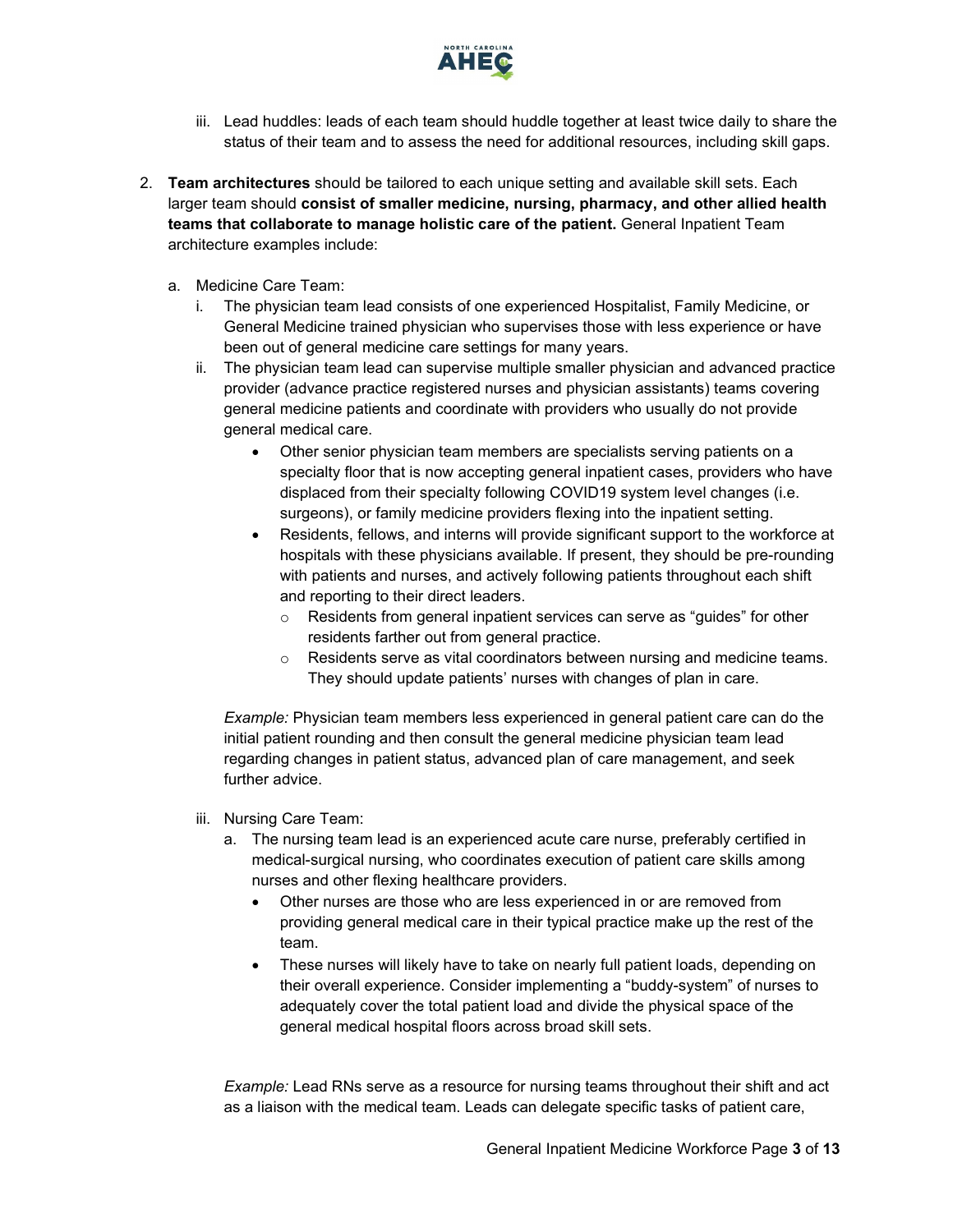

such as vital sign monitoring, low risk medication administration, documentation, and intravenous management, to team members with those skills, if local and state-level regulation permits. Advanced care management and recommendations can be completed in consultation with the lead RN.

- iv. Pharmacy Team:
	- a. Lead experienced general inpatient pharmacists can write protocols for drug replacement and administration.
		- Anticipating shortages of drugs commonly used to manage COVID-19+ patients including sedatives, paralytics, nebulized medications, and respiratory therapies that will affect availability in other cases.
	- b. Other pharmacists, if available, can coordinate with medical teams to address specific patient concerns with consultation of the team lead. *\*Pharmacy teams should look for our forthcoming "Pharmacy Playbook" for more information\**
- v. Allied Health Professional Teams:
	- a. The experience and expertise of other allied health professionals and specialists should be leveraged early and often to forecast post-acute care needs. As lockdowns restrict access to skilled nursing facilities and other post-acute settings, patients may need early evaluation and preparation for home-based care.
	- b. Lead experienced allied health professionals should work closely with the leads of the other general inpatient teams to prioritize and execute the needs of patients, with the goal of a safe discharge.
		- Social workers can begin discharge planning by assessing social determinants of health and support in the home, involving home health or long-term care early if necessary, and connecting with the patient's primary care provider.
		- Physical and occupational therapists can prepare patients and families early for independent discharge to home when appropriate or evaluate for potential need for rehabilitation.
		- Other allied health providers and specialists, such as speech, diabetes educators, cardiac rehabilitation specialists, and wound care should be involved early to assist with discharge planning.
- 3. **Define roles for team members.** Team leads should work to prevent redundancies or gaps in task assignment.
	- a. All staff should be active members of the team and practice at the top of their skill set for patient monitoring, care decisions within their skill set, and reporting changes to the team leads.
	- b. Other staff should make clear their training/experience levels to the team lead so that they may be properly distributed into roles.
	- c. Staff without general inpatient medical care training or who have not practiced in general medicine in the past 5 years should discuss their care role with the acute/general care team lead for each patient care team.
	- d. Leadership and staff should recognize that the professional make-up of teams may fluctuate as patient care demands change and staff turns over.
- 4. **Assurance of team safety and resilience.**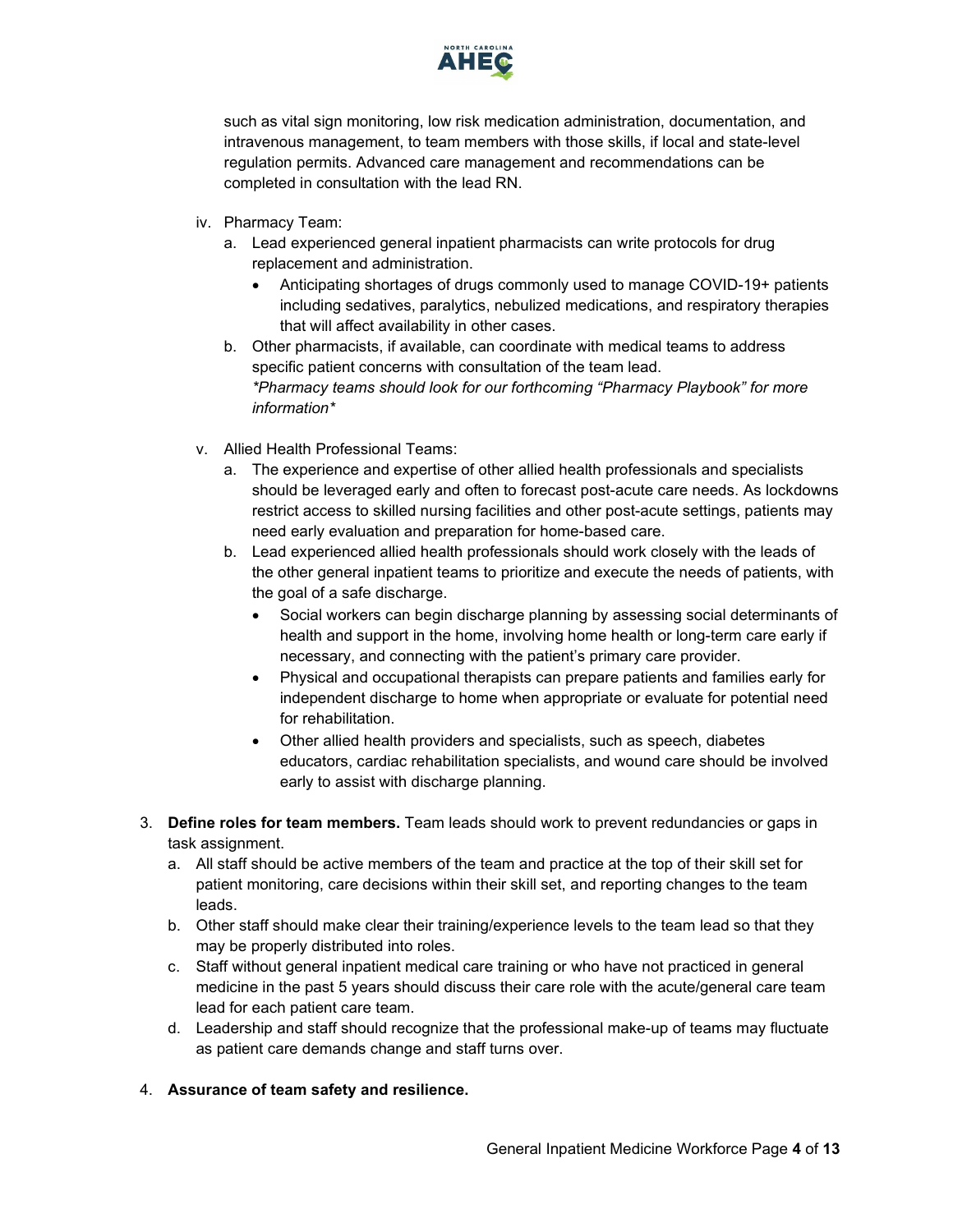

- a. Use existing psychiatrists, chaplains, therapists, and social work staff to help with counseling and support.
	- i. Utilize [Washington State Medical Association](https://wsma.org/WSMA/Resources/COVID-19/Care_for_the_Caregiver_During_COVID-19_Outbreak/care_for_the_caregiver_during_covid_19_outbreak.aspx) guidance for supporting staff.
	- ii. Conduct a periodic, brief burnout assessment, to identify at-risk staff
		- a. Develop a plan to cycle at-risk staff from the front line and communicate expectations for return to service.
		- b. Burnout self-assessment tools
			- [Burnout self-assessment](https://wellmd.stanford.edu/test-yourself.html)
			- [Well-Being in Academic Medicine: Resources for Faculty](https://www.aamc.org/news-insights/wellbeing/faculty)
			- [Valid and Reliable Survey Instruments to Measure Burnout, Well-Being, and](https://nam.edu/valid-reliable-survey-instruments-measure-burnout-well-work-related-dimensions/)  [Other Work-Related Dimensions](https://nam.edu/valid-reliable-survey-instruments-measure-burnout-well-work-related-dimensions/)
			- Resource: 59 Mental Health Resources for Health Care Providers <https://nursinglicensemap.com/resources/mental-health-resources/>
- b. Regular assessment of team coping skills should be scheduled with a plan for team debriefing.
	- i. Establish an action plan for teams in crisis, e.g. how do team leads and team members elevate concerns and ask for help.
	- ii. Prepare to execute team debriefings more frequently as cases, morbidity, death or other critical incidents escalate.
	- iii. End of shift debriefing should occur before shift change. This will allow the team to review the day's events and recognize any changes that should occur prior to the next shift report.

#### **II. Skills Re-Distribution and Training Resources:**

<span id="page-4-0"></span>In the event of a COVID-19+ patient surge, the workforce in general inpatient medicine may also need to surge to meet the overflow demand. Identify the skills needed for the patient population and inventory skills currently in the workforce. Identify gaps and provide training to fill those gaps when indicated. Changes in role and workflow may be needed to capitalize on existing skills and supervise any new team members.

*This section identifies potential sources for workforce skills needed to meet the needs of the general inpatient medicine population, along with potential training resources.*

#### **All staff can benefit from the following training resources:**

- [UpToDate](https://www.uptodate.com/home/covid-19-access) has a list of freely available clinical effectiveness resources on COVID-19.
- All staff caring for COVID-19 patients could also benefit from a review of Dynamed's open-source [resource on COVID-19,](https://www.dynamed.com/condition/covid-19-novel-coronavirus#GUID-5EDD59BC-2C0D-412E-8DAB-3F3D214D7406) the [NIH COVID-19 Treatment Guidelines,](https://covid19treatmentguidelines.nih.gov/) and [Week in Review COVID-19](https://www.ncahec.net/covid-19/training-and-literature-for-health-care-professionals/)  [Scientific News.](https://www.ncahec.net/covid-19/training-and-literature-for-health-care-professionals/)
- <span id="page-4-1"></span>• The American Heart Association, with support of AACN and other organizations, released interim [guidelines](https://www.ahajournals.org/doi/10.1161/CIRCULATIONAHA.120.047463) [for basic life support, pediatric advanced life support and advanced cardiovascular life](https://www.ahajournals.org/doi/10.1161/CIRCULATIONAHA.120.047463)  [support to treat patients with COVID-19.](https://www.ahajournals.org/doi/10.1161/CIRCULATIONAHA.120.047463)
	- **1. Identify and train experienced general medical health care providers who can serve as team leads for the management of general medical patients.** 
		- a. Physicians and clinicians who currently practice in the general inpatient medical care setting and can lead a team of less experienced, alternate, flexing clinicians in the medical management of the patients.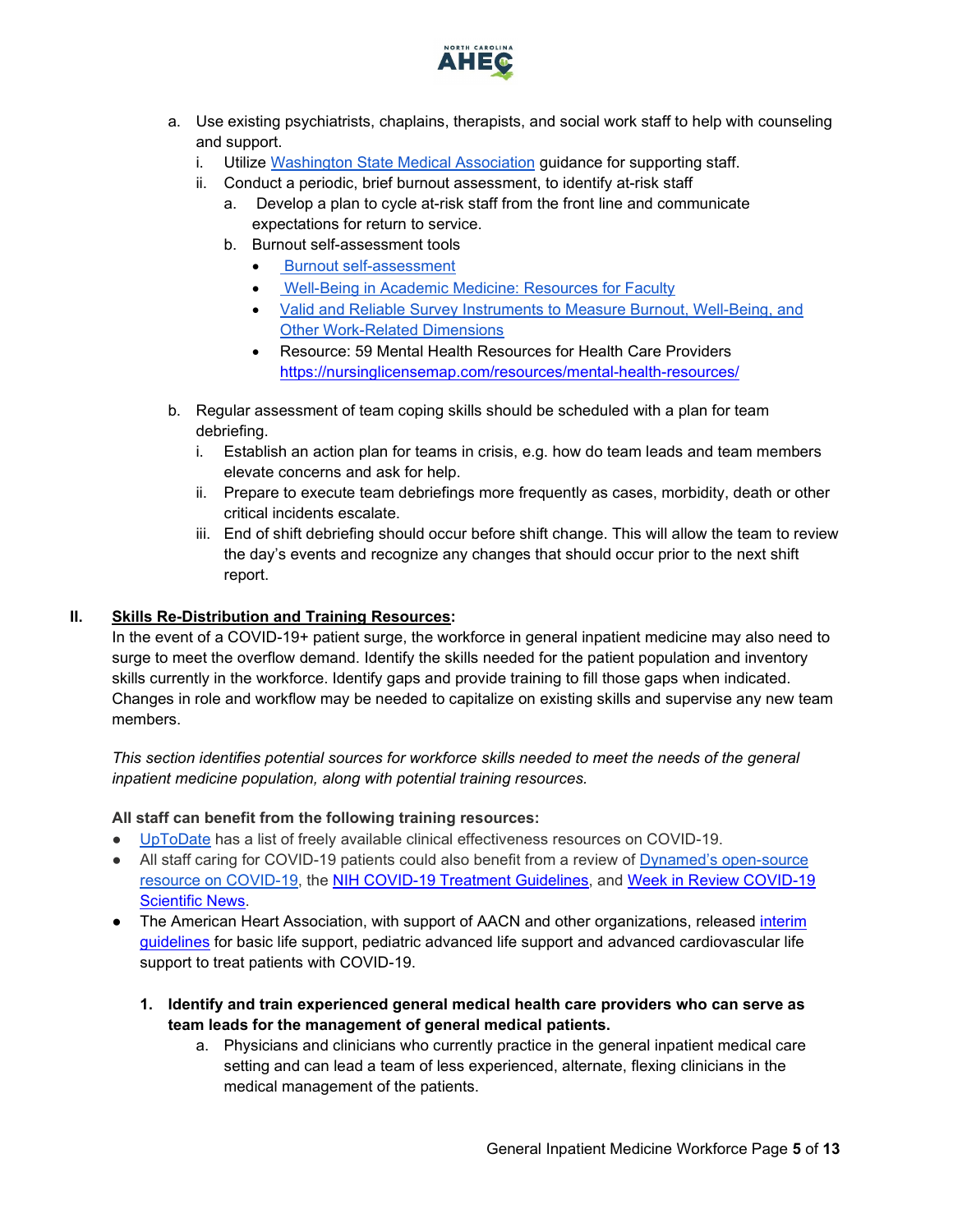

- b. Registered nurses, preferably certified, who can lead a team of nurses with minimal general medical patient experience, or alternate, flexing nurses.
- c. Experienced pharmacists, preferably board certified, who can lead a team of other pharmacists to provide pharmacologic guidance and recommendations to the health care team, particularly if there is a depletion of commonly used drugs or in the setting of unfamiliar drug protocols.
- d. Training should include self-studying concepts of teaming, leadership, and delegation (including accountability and responsibility concepts), as well as orientation to the hospital's incident command structure.

Self-Study Resources:

- i. [Society of General Internal Medicine-AMA Daily Team Huddle Overview](https://edhub.ama-assn.org/steps-forward/module/2702506)
- ii. [Society of General Internal Medicine-AMA Guide on Conducting Team Meetings](https://edhub.ama-assn.org/steps-forward/module/2702508)
- iii. [Society of Critical Care Medicine's Suggested Staffing and Delegation Model](https://sccm.org/Blog/March-2020/United-States-Resource-Availability-for-COVID-19?_zs=jxpjd1&_zl=w9pb6) (Scroll to "Tiered Staffing Strategy for Pandemic")
- iv. Academy of Medical-Surgical Nurses [Structured Approach to Critical Staffing](https://www.amsnstaffingtoolkit.org/staffing-model?utm_campaign=ecd68526-d0e7-43bc-b923-1cceb25cbed7&utm_source=so&utm_medium=mail&cid=703b62d4-18d2-431d-8efc-7f06b64ee24b)
- v. [NC Board of Nursing Delegation and Assignment of Nursing Activities](https://www.ncbon.com/vdownloads/position-statements-decision-trees/delegation-and-assignment-of-nursing-activities.pdf)
- vi. [NC Board of Nursing Decision Tree for Delegation to UAP](https://www.ncbon.com/vdownloads/position-statements-decision-trees/decision-tree-delegation-to-uap.pdf)
- vii. Video: [How to Turn a Group of Strangers into a Team](https://www.ted.com/talks/amy_edmondson_how_to_turn_a_group_of_strangers_into_a_team) (13 minutes)
- <span id="page-5-0"></span>2. **Identify and train alternate clinicians who can manage the medical care of general medical patients.** Consider physicians, advanced practice nurses (Clinical Nurse Specialists, and Hospitalist Nurse Practitioners), and physician assistants from both internal and external sources:
	- a. Clinicians who have transitioned to full-time ambulatory settings but have been out of the hospital environment for less than 5 years.
	- b. Clinicians in specialty care areas who completed a general medical residency prior to entering their specialty within the last 5 years (Cardiologists, Endocrinologists, Gastroenterologists, Hematologists/Oncologists, Nephrologists, Pulmonologists, etc.)
	- c. Clinicians further out from training who are willing to take a general medical care refresher course
	- d. Health care professionals licensed in another state, are retired, or have inactive licenses; persons who are skilled but not licensed; and students at an appropriately advanced stage of professional study. Consult the relevant professional health care licensure board for training requirements and reference relevant executive orders about license requirements.
	- e. **Training** should include self-study of pertinent clinical topics in the general medical care setting.
		- i. Clinicians should discuss their comfort level and skill set with the team lead critical care physician to determine which patients they are most prepared to manage.
		- ii. Self-Study Resources:
			- Mereck [Manuals for the Medical Professional](https://www.merckmanuals.com/professional) and [Merck Manual for](https://www.merckmanuals.com/professional/pages-with-widgets/procedures-and-exams?mode=list)  [procedures and exams](https://www.merckmanuals.com/professional/pages-with-widgets/procedures-and-exams?mode=list) (Reading-Based Refreshers). *Clinical Resource Topics:* [Cardiovascular Disorders,](https://www.merckmanuals.com/professional/cardiovascular-disorders) [Dermatologic Disorders](https://www.merckmanuals.com/professional/dermatologic-disorders) [Endocrine and](https://www.merckmanuals.com/professional/endocrine-and-metabolic-disorders)  [metabolic Disorders,](https://www.merckmanuals.com/professional/endocrine-and-metabolic-disorders) [Gastrointestinal Disorders, Genitourinary Disorders,](https://www.merckmanuals.com/professional/gastrointestinal-disorders) [Geriatrics,](https://www.merckmanuals.com/professional/geriatrics) [Hematology and Oncology,](https://www.merckmanuals.com/professional/hematology-and-oncology) [Hepatic and Biliary Disorders,](https://www.merckmanuals.com/professional/hepatic-and-biliary-disorders) [Neurologic Disorders,](https://www.merckmanuals.com/professional/neurologic-disorders) [Psychiatric Disorders,](https://www.merckmanuals.com/professional/psychiatric-disorders) and [Pulmonary Disorders](https://www.merckmanuals.com/professional/pulmonary-disorders)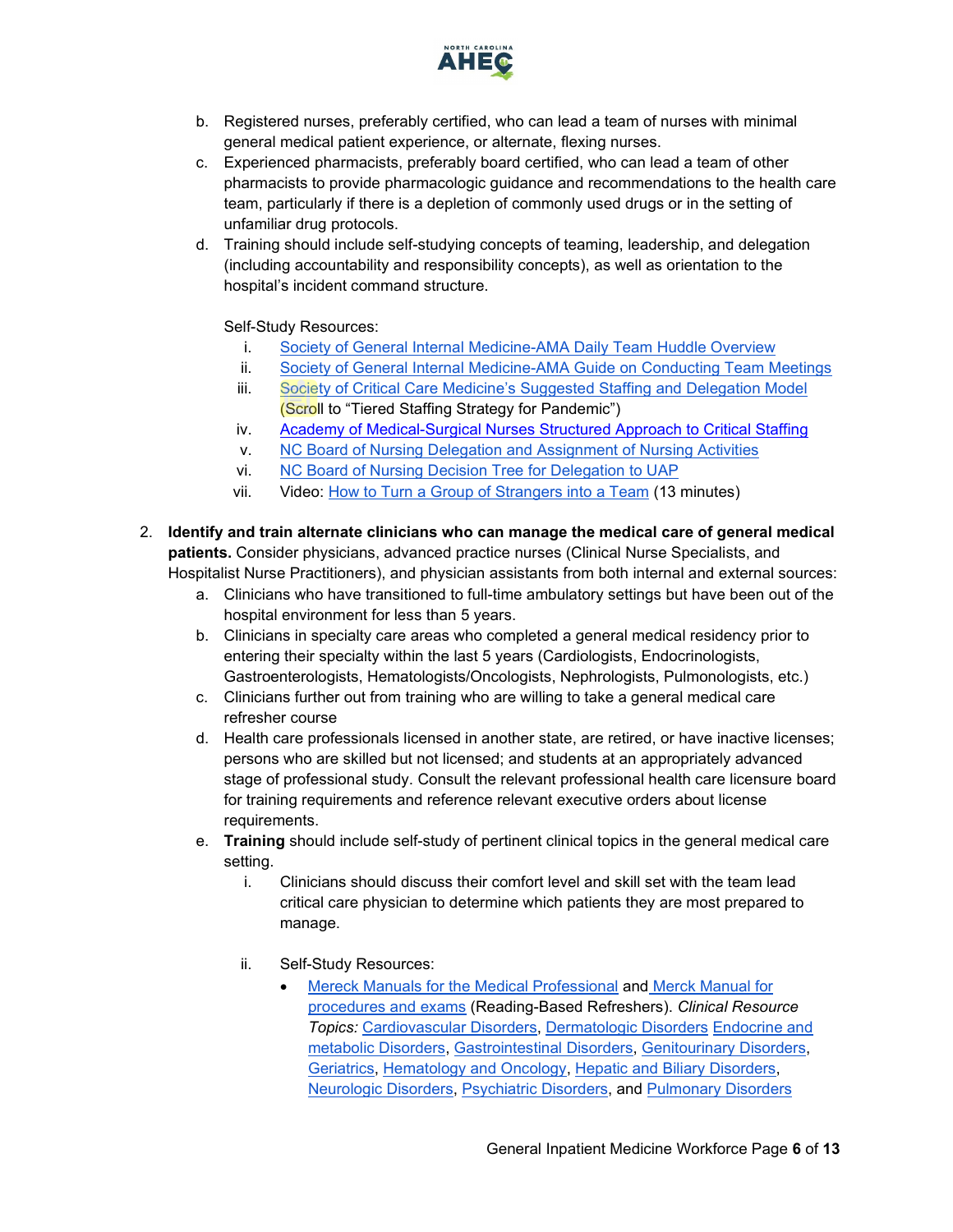

- [NC AHEC and UNC School of Medicine Basic Medicine Refresher Courses](https://www.ncahec.net/covid-19/training-and-literature-for-health-care-professionals/critical-care-skills/) (Video based Refreshers). *Clinical Resource Topics:* [Abdominal Pain,](https://www.youtube.com/watch?v=H9BDfxdLDs0&list=PLbBrVwE693Jld1yyiHmVdyv9vvlbNpC0W&index=2&t=0s) [Alcohol Withdrawal,](https://www.youtube.com/watch?v=rs-o38qM5D8&list=PLbBrVwE693Jld1yyiHmVdyv9vvlbNpC0W&index=3&t=0s) [Altered Mental Status,](https://www.youtube.com/watch?v=oLBPUvgDaqs&list=PLbBrVwE693Jld1yyiHmVdyv9vvlbNpC0W&index=4&t=0s) [Back Pain,](https://www.youtube.com/watch?v=jcNx-vcGbG4&list=PLbBrVwE693Jld1yyiHmVdyv9vvlbNpC0W&index=6&t=0s) Chest Pain [\(1](https://www.youtube.com/watch?v=C-2RybvtMUk&list=PLbBrVwE693Jld1yyiHmVdyv9vvlbNpC0W&index=22) and [2\)](https://youtu.be/QqvqVslQIBI), [COPD,](https://www.youtube.com/watch?v=yHoDI8bF0Uw&list=PLbBrVwE693Jld1yyiHmVdyv9vvlbNpC0W&index=10&t=0s) Heart Failure [\(1](https://youtu.be/Vol78zmM_uA) and [2\)](https://youtu.be/odNBjal8L5Y), [Syncope,](https://www.youtube.com/watch?v=3yzQMC_lV1c&list=PLbBrVwE693Jld1yyiHmVdyv9vvlbNpC0W&index=15&t=0s) [Headache,](https://www.youtube.com/watch?v=HiSX2eF1sJg&list=PLbBrVwE693Jld1yyiHmVdyv9vvlbNpC0W&index=12&t=0s) [Hypertension,](https://s3.amazonaws.com/aheconnect/hhn10/story_html5.html) [Inpatient](https://www.youtube.com/watch?v=etrItzpb6OU&list=PLbBrVwE693Jld1yyiHmVdyv9vvlbNpC0W&index=6)  [Fever,](https://www.youtube.com/watch?v=etrItzpb6OU&list=PLbBrVwE693Jld1yyiHmVdyv9vvlbNpC0W&index=6) [Pancreatitis,](https://www.youtube.com/watch?v=A4_c0cW3q4Q&list=PLbBrVwE693Jld1yyiHmVdyv9vvlbNpC0W&index=16&t=0s) [DKA,](https://www.youtube.com/watch?v=ba0Iv21Bqnc&list=PLbBrVwE693Jld1yyiHmVdyv9vvlbNpC0W&index=19&t=0s) [Panic and Anxiety Disorders,](https://www.youtube.com/watch?v=BKRESLx89A0&list=PLbBrVwE693Jld1yyiHmVdyv9vvlbNpC0W&index=5&t=0s) [Cellulitis,](https://www.youtube.com/watch?v=Wh1wN5CHDSc&list=PLbBrVwE693Jld1yyiHmVdyv9vvlbNpC0W&index=8&t=0s) [Dermatologic Emergencies and Infections.](https://www.youtube.com/watch?v=Xa13FJWR54w&list=PLbBrVwE693Jld1yyiHmVdyv9vvlbNpC0W&index=17&t=0s) *Time to Complete: 10-15 minutes per video*
- [Tufts Hospitalist Clinical Practice Guidelines](https://www.floatinghospital.org/patient-care-services/departments-and-services/hospital-medicine/hospitalist-guidelines) for clinical care for educational purposes contains 11 documents outlining patient presentation, interventions, and recommended medications with dosing charts.
- <span id="page-6-0"></span>• Pocket reference cards (free to download as pdf):
	- o [Pulmonary Management Pocket Reference Card](https://www.aacn.org/store/books/400857/aacn-pulmonary-management-pocket-reference-card) includes pulmonary management information, including: pulmonary assessment, blood gas analysis, ventilator settings and spontaneous breathing trial (free PDF download).
	- o [Commonly Used IV Cardiac Medications for Adults Pocket Reference](https://www.aacn.org/store/books/400820/aacn-commonly-used-iv-cardiac-medications-for-adults-pocket-reference-card)  [Card](https://www.aacn.org/store/books/400820/aacn-commonly-used-iv-cardiac-medications-for-adults-pocket-reference-card) includes vasoactive intravenous medications (free PDF download).
	- o [Cardiovascular Assessment Pocket Reference Card](https://www.aacn.org/store/books/400855/aacn-cardiovascular-assessment-pocket-reference-card) includes cardiovascular information, including: assessments, distinguishing between types of chest pain, evaluating for signs and symptoms of cardiovascular compromise, and more (free PDF download)
	- o [Dysrhythmia Recognition Pocket Reference Card](https://www.aacn.org/store/books/400758/aacn-dysrhythmia-recognition-pocket-reference-card) [in](https://www.aacn.org/store/books/400758/aacn-dysrhythmia-recognition-pocket-reference-card)cludes dysrhythmia recognition information, including: steps for ECG rhythm analysis, risk factors for common dysrhythmias, waveform characteristics of common dysrhythmias and images of various dysrhythmias.
	- o [Hemodynamic Management Pocket Reference Card](https://www.aacn.org/store/books/400751/aacn-hemodynamic-management-pocket-reference-card) includes hemodynamic information, including: hemodynamic response, oxygenation, hemodynamic alterations in shock, and factors affecting heart rate, preload, afterload, and contractility.
	- o A full list of [Key Acute Care Adult Medications](https://chemm.nlm.nih.gov/adultmedications.htm) and Key Acute Care [Pediatric Medications](https://chemm.nlm.nih.gov/pediatricmedications.htm) with indications and dosing
- <span id="page-6-1"></span>iii. Clinical decision support apps
	- [MDCalc medical calculator:](https://www.mdcalc.com/) Free online point of care decision support app including medical calculators, scoring systems, and algorithms. References complete. Available on Android and iOS. To access, download the application from the appropriate application store and make an account or access via web browser.
	- [pmidCALC:](http://www.pmidcalc.org/en/) Free online decision support app including medical calculators, scoring systems, and algorithms. Also provides direct links to peer reviewed publications on PubMed explaining clinical decision-making tools.
	- [Calculate by QxMD:](https://qxmd.com/calculate/) Free phone app and web based application that assists with clinical calculations and decision criteria. [Read by QxMD](https://read.qxmd.com/) provides streamlined collection of up to date literature in medicine. To access,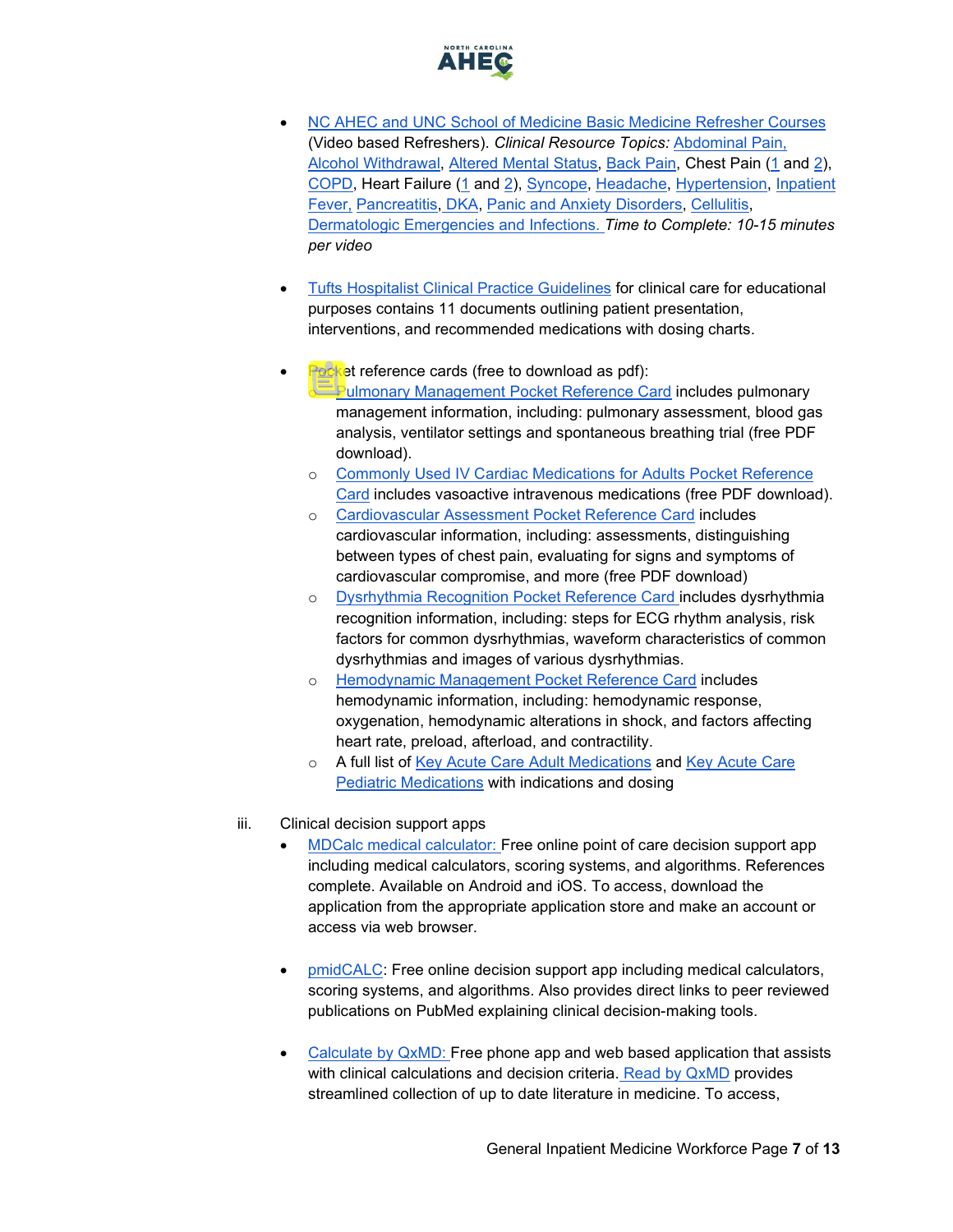

download the application from the appropriate application store and make an account or access via web browser.

- [ARUP consult:](https://arupconsult.com/) Free, laboratory testing decision making tool. Provides evidence based guidance for choosing appropriate laboratory tests and interpretation of test results based on clinical evidence. To access, use a web browser to navigate to the linked website. No account is necessary.
- <span id="page-7-0"></span>3. **Identify and train alternative staff who can execute and monitor a plan of care for general medical care conditions.** Consider both external and internal staffing sources.
	- a. Relevant diseases managed within general medicine during the COVID-19 pandemic
		- i. Heart Failure
		- ii. Diabetes
		- iii. Hypertension
		- iv. COPD
		- v. Vomiting
		- vi. Diarrhea
		- vii. Urinary Tract Infections
		- viii. Anxiety, Depression, and other mental health concerns
		- ix. Headache/Migraine
	- b. Relevant skills include the ability to assess, manage, and evaluate new onset of the following:
		- i. Fever
		- ii. Shortness of breath with consideration of pulmonary embolism
		- iii. Chest pain
		- iv. Hypotension
	- c. Potential internal sources for staff who can flex to manage the plan of care of general inpatient medicine patients:
		- i. Nurses in procedural areas (post- anesthesia care unit, cardiac catheterization lab, interventional radiology, electrophysiology lab, and operating room) who have had general medicine or acute care experience within the last 3 years.
		- ii. Nurses in specialty care units (oncology, bone marrow transplant, surgical, labor and delivery, etc.).
		- iii. Nurses in other settings (ambulatory, primary care, infusion, etc.) who have had general or acute care experience within the last 3 years.
		- iv. Health care professionals licensed in another state, are retired, or have inactive licenses; persons who are skilled but not licensed; students at an appropriately advanced stage of professional study are potential sources. Consult the relevant professional health care licensure board for training requirements.
	- d. Training should include self-study resources focused on advanced care skills, in addition to **at least one** 8-12 hour shift with a general or acute care team lead preceptor. Time with the preceptor should be increased depending on the team member's prior experience, level of comfort, and current needs of the unit.
		- i. The precepted shift should focus on an inventory and validation of each team members' care skills, introduction to team-based care, and orientation to the unit and workflow.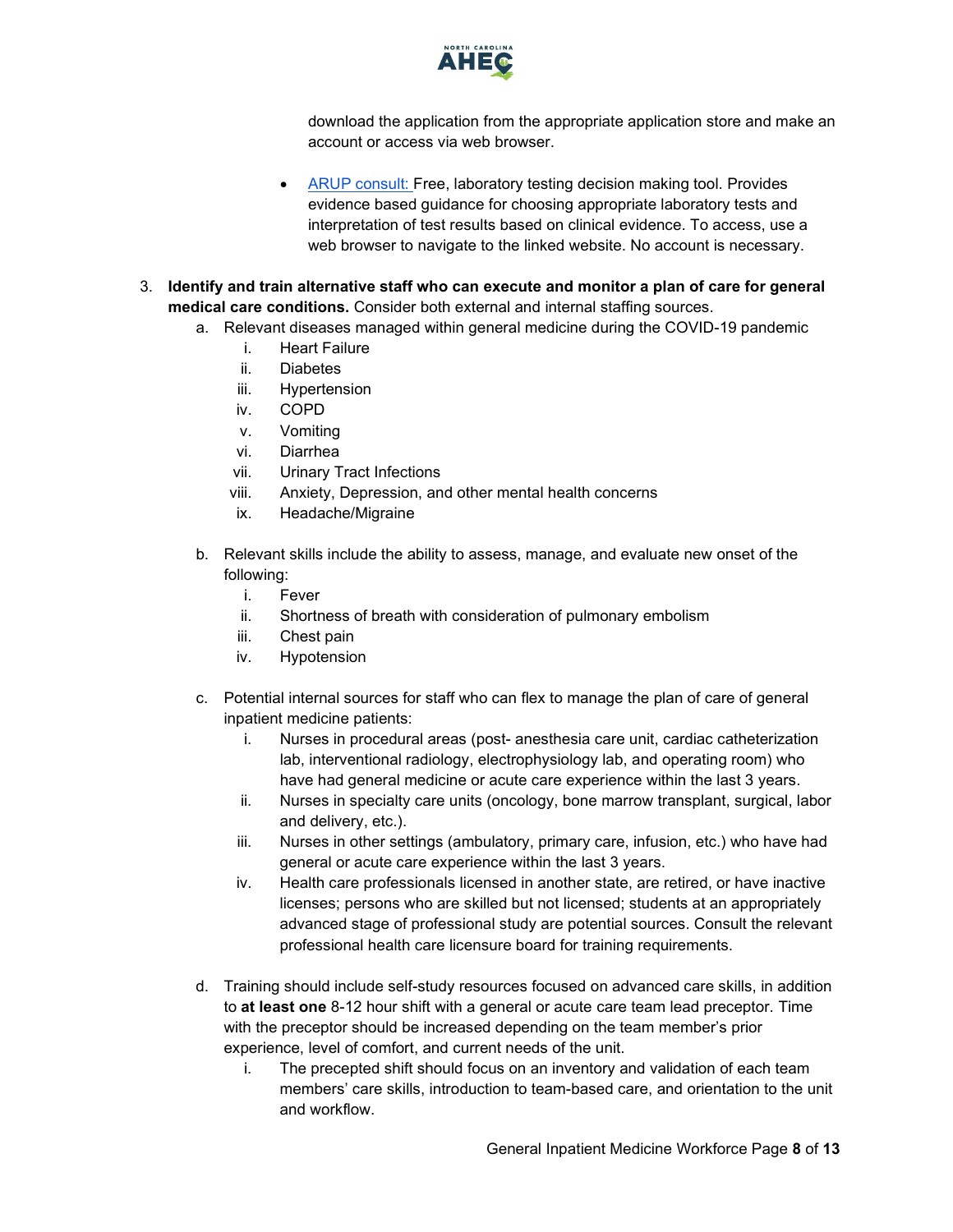

- ii. Self-study resources:
	- [UCSD's Practical Guide to Clinical Medicine:](https://meded.ucsd.edu/clinicalmed/introduction.htm) This site provides a comprehensive review of history taking and physical exam maneuvers (including vital signs) by body system. Each section is highly clinically relevant and provides a great refresher to previous training.
	- [Level up Nursing](https://www.youtube.com/playlist?list=PLj9YgcGzjQqwZDXnJw_S3kJg51RI6y2WG) : Free, YouTube channel that has 50 videos highlighting critical concepts in medical or surgical nursing. Videos range from 5 to 10 minutes each.
	- [Nurse Labs study resources:](https://nurseslabs.com/category/nursing-notes/medical-surgical-nursing/) Free, outline based study tools. Provides review information on [nursing fundamentals,](https://nurseslabs.com/category/nursing-notes/fundamentals-of-nursing/) [cheat sheets,](https://nurseslabs.com/tag/cheat-sheets/) diagnostic testing [and laboratory testing summaries,](https://nurseslabs.com/category/nursing-notes/diagnostic-tests/) [procedural outlines,](https://nurseslabs.com/category/nursing-notes/fundamentals-of-nursing/nursing-procedures/) [psychiatric nursing,](https://nurseslabs.com/category/nursing-notes/psychiatric-nursing/) and [medical and surgical nursing outlines](https://nurseslabs.com/category/nursing-notes/medical-surgical-nursing/)
	- [NC AHEC and UNC School of Medicine Basic Medicine Refresher Courses:](https://www.ncahec.net/covid-19/training-and-literature-for-health-care-professionals/critical-care-skills/) (Video based Refreshers). *Clinical Resource Topics:* [Abdominal Pain,](https://www.youtube.com/watch?v=H9BDfxdLDs0&list=PLbBrVwE693Jld1yyiHmVdyv9vvlbNpC0W&index=2&t=0s) [Alcohol Withdrawal,](https://www.youtube.com/watch?v=rs-o38qM5D8&list=PLbBrVwE693Jld1yyiHmVdyv9vvlbNpC0W&index=3&t=0s) [Altered Mental Status,](https://www.youtube.com/watch?v=oLBPUvgDaqs&list=PLbBrVwE693Jld1yyiHmVdyv9vvlbNpC0W&index=4&t=0s) [Back Pain,](https://www.youtube.com/watch?v=jcNx-vcGbG4&list=PLbBrVwE693Jld1yyiHmVdyv9vvlbNpC0W&index=6&t=0s) Chest Pain [\(1](https://www.youtube.com/watch?v=C-2RybvtMUk&list=PLbBrVwE693Jld1yyiHmVdyv9vvlbNpC0W&index=22) and [2\)](https://youtu.be/QqvqVslQIBI), [COPD,](https://www.youtube.com/watch?v=yHoDI8bF0Uw&list=PLbBrVwE693Jld1yyiHmVdyv9vvlbNpC0W&index=10&t=0s) Heart Failure [\(1](https://youtu.be/Vol78zmM_uA) and [2\)](https://youtu.be/odNBjal8L5Y), [Syncope,](https://www.youtube.com/watch?v=3yzQMC_lV1c&list=PLbBrVwE693Jld1yyiHmVdyv9vvlbNpC0W&index=15&t=0s) [Headache,](https://www.youtube.com/watch?v=HiSX2eF1sJg&list=PLbBrVwE693Jld1yyiHmVdyv9vvlbNpC0W&index=12&t=0s) [Hypertension,](https://s3.amazonaws.com/aheconnect/hhn10/story_html5.html) [Pancreatitis,](https://www.youtube.com/watch?v=A4_c0cW3q4Q&list=PLbBrVwE693Jld1yyiHmVdyv9vvlbNpC0W&index=16&t=0s) [Panic and Anxiety Disorders,](https://www.youtube.com/watch?v=BKRESLx89A0&list=PLbBrVwE693Jld1yyiHmVdyv9vvlbNpC0W&index=5&t=0s) [Cellulitis,](https://www.youtube.com/watch?v=Wh1wN5CHDSc&list=PLbBrVwE693Jld1yyiHmVdyv9vvlbNpC0W&index=8&t=0s) [Dermatologic](https://www.youtube.com/watch?v=Xa13FJWR54w&list=PLbBrVwE693Jld1yyiHmVdyv9vvlbNpC0W&index=17&t=0s)  [Emergencies and Infections.](https://www.youtube.com/watch?v=Xa13FJWR54w&list=PLbBrVwE693Jld1yyiHmVdyv9vvlbNpC0W&index=17&t=0s) Time to Complete: 10-15 minutes each.
	- [Nurselabs Procedures and Skills :](https://nurseslabs.com/category/nursing-notes/fundamentals-of-nursing/nursing-procedures/) A collection of guides on how to perform common procedures including nasogastric intubation and tracheostomy care. *Time to Complete:* Varies
	- The [Academy of Medical-Surgical Nurses Pocket Reference](https://public.3.basecamp.com/p/uk8KMpMBcVn8HygPSbtP6SFH) : Slide deck for independent review. Topics include brief head to toe assessment, acute respiratory distress syndrome, cardiovascular, fluid and electrolytes, diabetes, care and assessment of the geriatric patient, altered cognition, and early warning sign system.
	- [Understanding Heart Failure :](https://rise.articulate.com/share/yDzck8JBaApYutbE36CjYTRQdsR5yOUZ#/lessons/kNhC3lEGE9h31o6nx_lSP4xNh0YwVult) This training provides in depth information about the most important aspects of heart failure. Cost: \$10 for CE credit (free to current subscribers). You may also select "Review Course Materials" on the right-hand side of the screen to access the course without payment but you will not receive credit. *Time to complete*: 1 hour
	- [Pocket reference cards r](#page-6-0)eferenced in Section II-2e
	- [Quick Guide to Basic Laboratory Values:](https://www.nursingcenter.com/clinical-resources/nursing-pocket-cards/quick-guide-to-laboratory-values) Provides an overview of the most common labs that will be drawn on patients.
	- [Arterial Blood Gas Monitoring Pocket Guide:](https://www.nursingcenter.com/clinical-resources/nursing-pocket-cards/arterial-blood-gas-(abg)) Reviews normal ranges and provides a step-wise procedure for monitoring and evaluating ABGs that need intervention.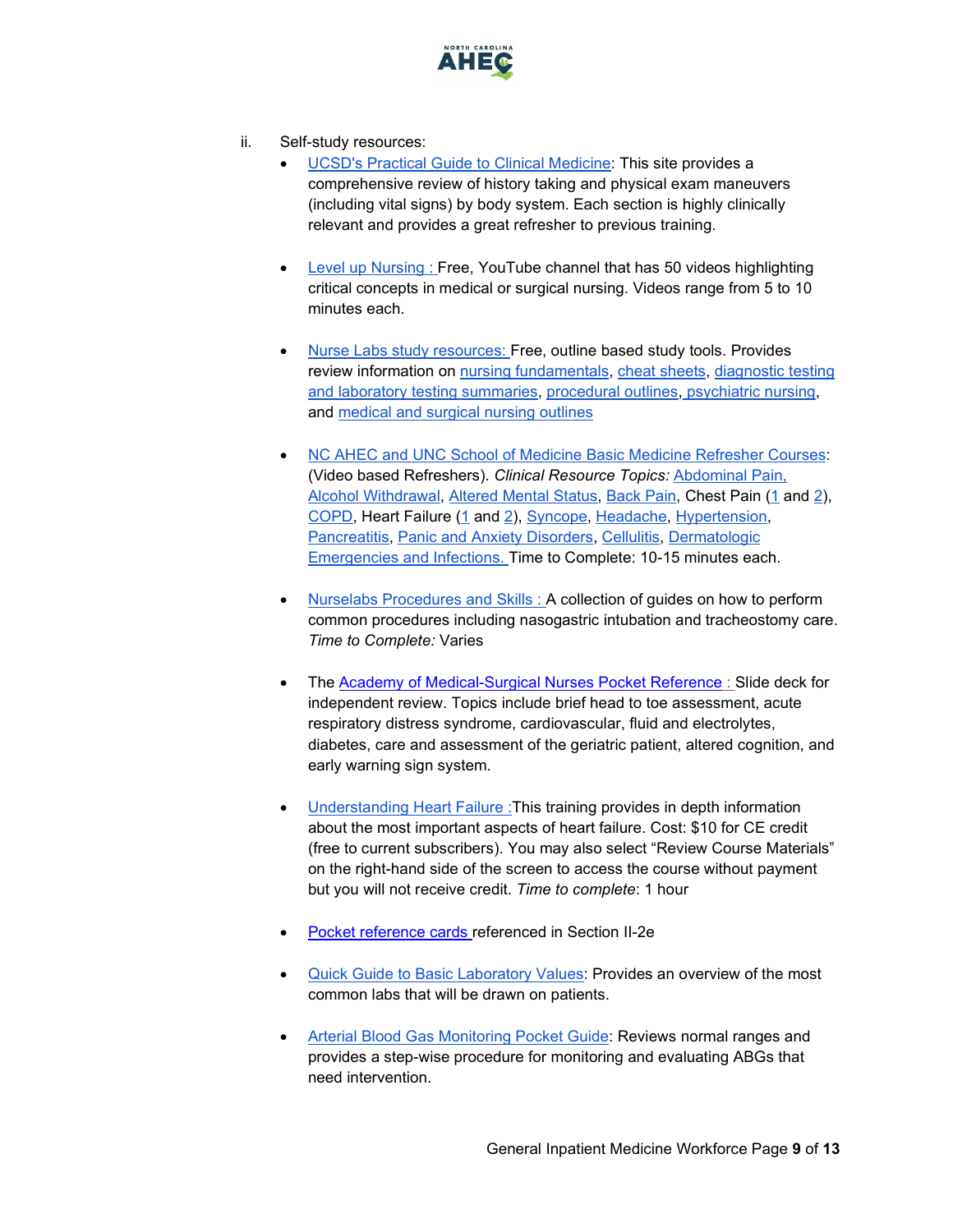

- [Hemodynamic Monitoring Pocket Guide:](https://www.nursingcenter.com/clinical-resources/nursing-pocket-cards/hemodynamic-monitoring) Defines terms, explains the cardiac cycle, and reviews clinical indications of hemodynamic stability.
- [Decision making applications](#page-6-1) referenced in Section II-2e
- <span id="page-9-0"></span>**4. Identify and train alternative staff who can execute patient care skills to provide taskspecific relief to the general medicine team.** Consider both internal and external sources.
	- a. Relevant General Medical Care Skills:
		- i. Physical Assessments
		- ii. Low risk medication preparation and administration
		- iii. Blood administration and monitoring
		- iv. IV Maintenance and Central Line Care
		- v. Oxygen set-up and delivery
		- vi. Vital Sign Monitoring, including intake and output
		- vii. Dressing changes and wound care
		- viii. Nutrition Management, including NGT and OGT feeding
		- ix. EHR Documentation: All healthcare facilities should provide standardized onboarding EHR training for all staff to familiarize themselves with workflows and functionality. This training should be tailored to the specific EHR.
		- x. Nebulizer Treatments
		- xi. EKG monitoring
	- b. Potential sources for staff who can execute fundamental patient care skills:
		- i. Licensed nurses, including LPNs, from other settings with limited acute care experience or who have been out of the hospital setting for more than 3 years.
		- ii. Health care professionals licensed in another state, are retired, or have inactive licenses; persons who are skilled but not licensed; and students at an appropriately advanced stage of professional study are potential sources. Consult the relevant professional health care licensure board for training requirements.
	- c. Consider partnering with community practices for staff with additional patient care skills, such as private outpatient practices.
	- d. Consider including unlicensed assistive personnel for basic patient care needs, skin care, and mobility. Training for these team members should include clear role delineation, the hospital's infection prevention and control, safe patient handling and movement, and pressure ulcer prevention resources, as well as orientation to the unit and workflow.
	- e. Training should include self-study resources focused on basic critical care concepts, in addition to an 8-12 hour shift with a preceptor.
		- i. This staff may best be used in a "buddy system" with staff who can execute and [monitor a plan of care for general medical care conditions.](#page-7-0)
		- ii. **Refer to relevant scope of practice rules and regulations**: [Licensed Practical](https://www4.ncleg.net/enactedlegislation/statutes/html/bysection/chapter_90/gs_90-171.20.html)  [Nurse Law,](https://www4.ncleg.net/enactedlegislation/statutes/html/bysection/chapter_90/gs_90-171.20.html) [NC Board of Nursing NAII tasks,](https://www.ncbon.com/practice-nurse-aides-nurse-aide-ii-tasks) and [NC Board of Nursing NAII](https://www.ncbon.com/practice-nurse-aides-nurse-aide-ii-tasks)  [tasks.](https://www.ncbon.com/practice-nurse-aides-nurse-aide-ii-tasks)
		- iii. The [licensed nurse overseeing the plan of care](#page-5-0) maintains accountability and responsibility for the delivery of safe and competent care and must verify competency of any delegated tasks.
		- iv. The precepted shift should include an inventory and validation of each team members' skills, introduction to team-based care, and orientation to the unit and workflow.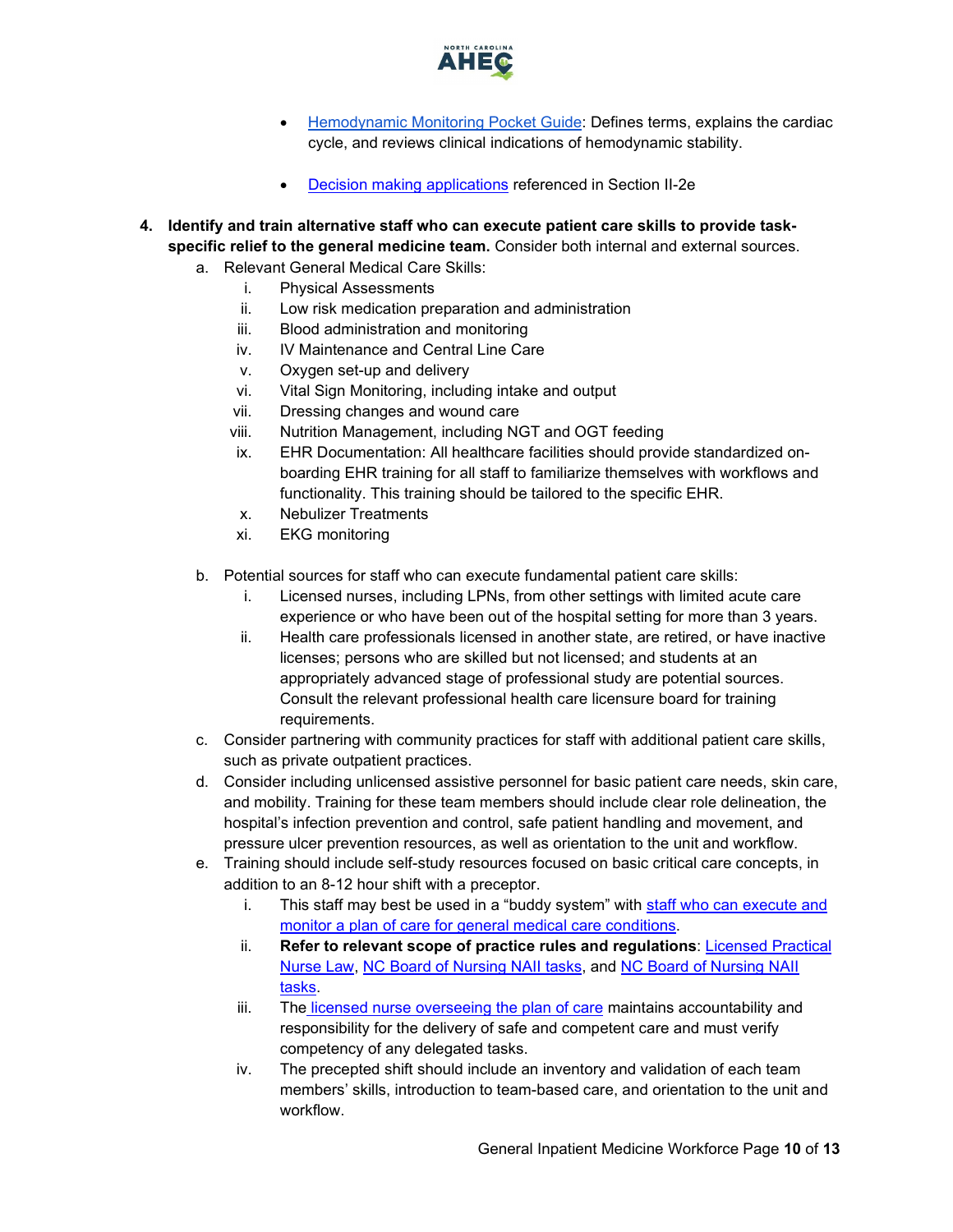

- v. Self-Study Resources:
	- [Access Nursing Reference Center Plus](http://web.b.ebscohost.com/web/nup/home/index/all) (NRCP) until June 1, 2020 for videos and other skills. The left-hand column has links to over 300 skills with videos and competency checklists for each skill, management topics including information on precepting and time management, and 50 nursing care plans.
	- [Stanford 25 physical exam videos](https://stanfordmedicine25.stanford.edu/videos.html) : Consider watching pulmonary videos (2), cardiac videos (7), and any other videos that seem relevant to your patient's symptoms. *Videos range between 3 and 10 minutes.*
	- [Blood Administration and Transfusion Reactions:](https://www.rn.com/nursing-education/course-details/?course_id=2254) This training provides highlevel information about the most important aspects of blood administration and possible complications. Cost: \$20 if you would like CME credit (free to current subscribers), you may also select "Review Course Materials" on the righthand side of the screen to access the course without payment but you will not receive credit. *Time to complete*: 2 hours.
	- [Nurselabs cheat sheets :](https://nurseslabs.com/tag/cheat-sheets/) Provide quick information on a complete head to toe physical assessment, generic drug names, and IV fluids. *Time to complete:* varies
	- [NC BON Teaching Module for Nurse Aids:](https://www.ncbon.com/education-unlicensed-assistive-personnel-teaching-modules-for-nurse-aide-ii-tasks) Provide short modules and competency checklists for oxygen therapy, sterile technique, wound care, suctioning, trach care, peripheral IV fluids, urinary catheters, G-tube feeding, elimination procedures, and fecal impaction.*Time to complete:* Varies
	- [Preventing and Managing Central Line Bloodstream Infections:](https://www.nursingcenter.com/clinical-resources/nursing-pocket-cards/preventing-and-managing-central-line-related-blood) Provides an overview on infection prevention strategies and signs of both local and bloodstream infections.
	- [Complications of Central Vascular Access Devices Pocket Card](https://www.nursingcenter.com/clinical-resources/nursing-pocket-cards/complications-of-central-vascular-access-devices) : Covers information on infiltration, extravasation, occlusion, infection, venous air embolism, catheter damage/rupture, and thrombosis.
	- [Ostomy Management Pocket Card :](https://www.nursingcenter.com/clinical-resources/nursing-pocket-cards/ostomy-management) Includes information on each type of ostomy as well as pouch placement, pouch care, and complications.
	- [Pressure Injury Assessment and Management:](https://www.nursingcenter.com/clinical-resources/nursing-pocket-cards/pressure-injury-assessment-and-management) Includes information on risk assessment, classification, and wound care.
	- [IV Fluid Administration Pocket Guide:](https://www.nursingcenter.com/clinical-resources/nursing-pocket-cards/iv-fluids) Explains the different fluid products, administration basics, and their effects on patients.
	- [Top 10 Tips for Effective EHR Usage](https://www.ncbi.nlm.nih.gov/pmc/articles/PMC3959973/)
	- **[EHR Documentation Pocket Guide](https://www.nursingcenter.com/clinical-resources/nursing-pocket-cards/nursing-documentation)**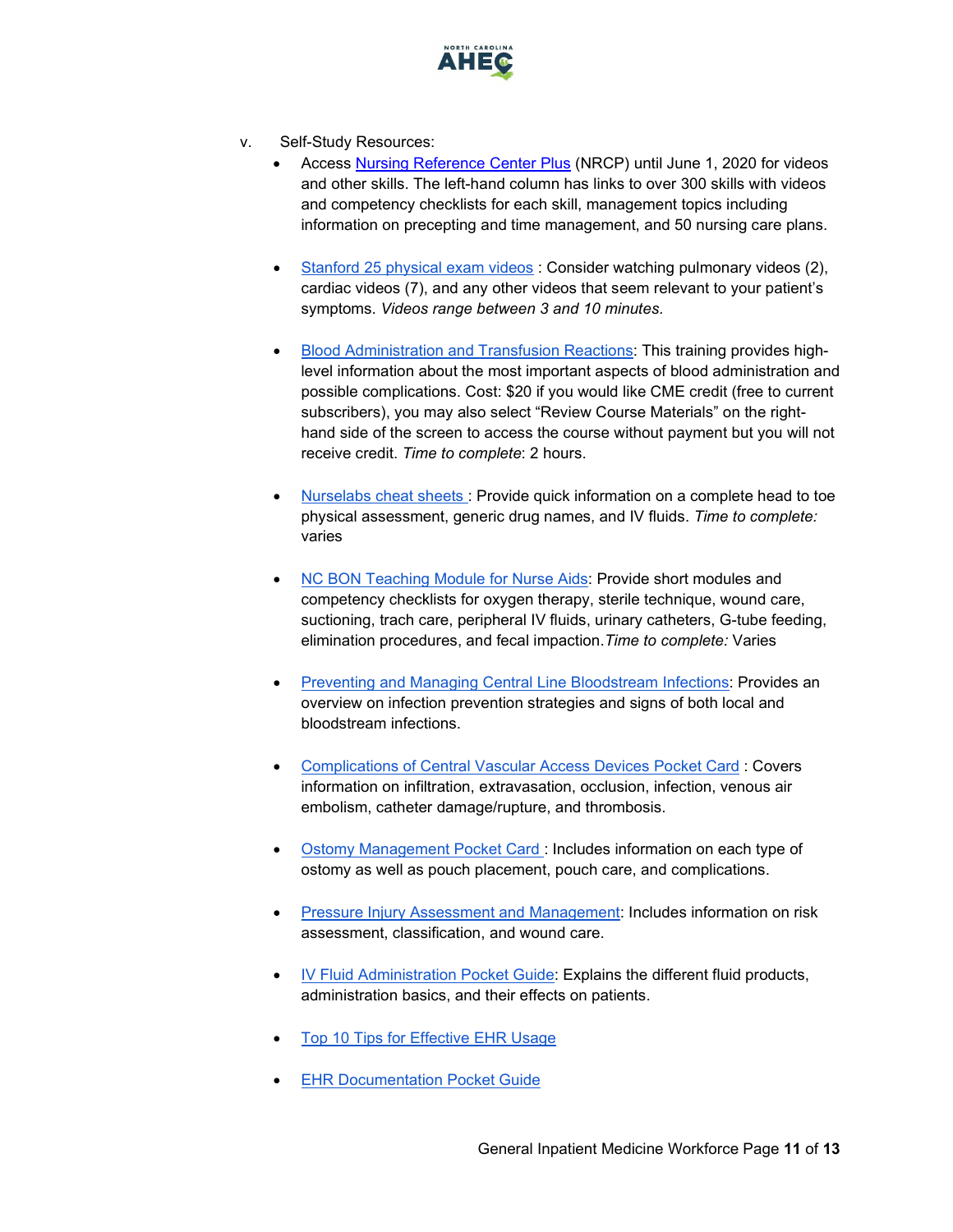

- [Medical Surgical Nursing Oxygen Delivery:](https://www.youtube.com/watch?v=TwIc7q7gBK4) A video overview of oxygen delivery methods, their benefits, and indications. Watch 0:00-3:30. *Time to Complete: ~3.5 minutes*
- [Nebulized Medication Administration Basics:](https://www.youtube.com/watch?v=ckwHswmzuO8) A video overview of setting up a nebulizing chamber and administration.*Time to Complete:* 19 minutes (Watch from 0:40-end)
- [AAFP EKG Basics Overview:](https://www.aafp.org/dam/AAFP/documents/events/fmx/handouts/fmx18-412.pdf) Slide deck to review at own pace covering EKG monitoring basics including rate, rhythm, axis. Slides 1-59 are most relevant and include many examples of abnormal EKGs. *Time to complete*: Variable
- <span id="page-11-0"></span>5. Provide a virtual infrastructure to deliver expert support to on-unit staff, such as telemedicine support, off-site assessment of social determinants of health, and virtual discharge planning. Consider:
	- a. Telemedicine and telenursing consultation, particularly for community facilities with limited specialist support. Consider pairing with other hospitals in the region for a shared resource.
	- b. Partnering with local health professional schools to engage students in virtually assessing social determinants of health for discharge planning and to connect patients and the health care team with families.
	- c. Designating a responsible party to ensure that decision-makers and staff members have the most up-to-date information that they need to deliver safe, efficient, and effective care, as well as keep open and fluid communication with the local health department. Sign up for updates from NC DHHS, CMS, various other professional organizations who offer resources (see resources in previous sections), and the [NC](https://www.ncahec.net/covid-19/webinars/)  [AHEC Program.](https://www.ncahec.net/covid-19/webinars/) Potential sources for staff include unlicensed assistive personnel, LPNs, RNs, health professions students, retired health professionals, activity professionals, staff in administration, current health care staff who are at [high risk for COVID-19](https://www.cdc.gov/coronavirus/2019-ncov/need-extra-precautions/people-at-higher-risk.html)  [complications \(](https://www.cdc.gov/coronavirus/2019-ncov/need-extra-precautions/people-at-higher-risk.html)this role can be completed virtually in many case).
	- d. Resources:
		- i. [SCCM discussion board about COVID-19:](https://community.sccm.org/) This discussion board provides a way for clinicians to communicate between institutions. Communication is not limited to topics specific to COVID-19 care.
		- ii. Utilize additional established resources through the US Department of Health and Human Services Assistant Secretary of Preparedness Response (ASPR) Technical Resources, Assistance Center, and Information Exchange (TRACIE) at [https://asprtracie.hhs.gov/.](https://asprtracie.hhs.gov/)
			- Though focused on care of COVID positive patients, this resource also includes information for types of care that will be impacted by COVID-19+ patient surge.
			- The [COVID-19 Heathcare Workforce Toolkit](https://asprtracie.hhs.gov/Workforce-Virtual-Toolkit) is a collection of various resources on federal regulatory funding flexibilities, workforce training, state/territorial/local resources, and an information exchange that can be accessed if you register.